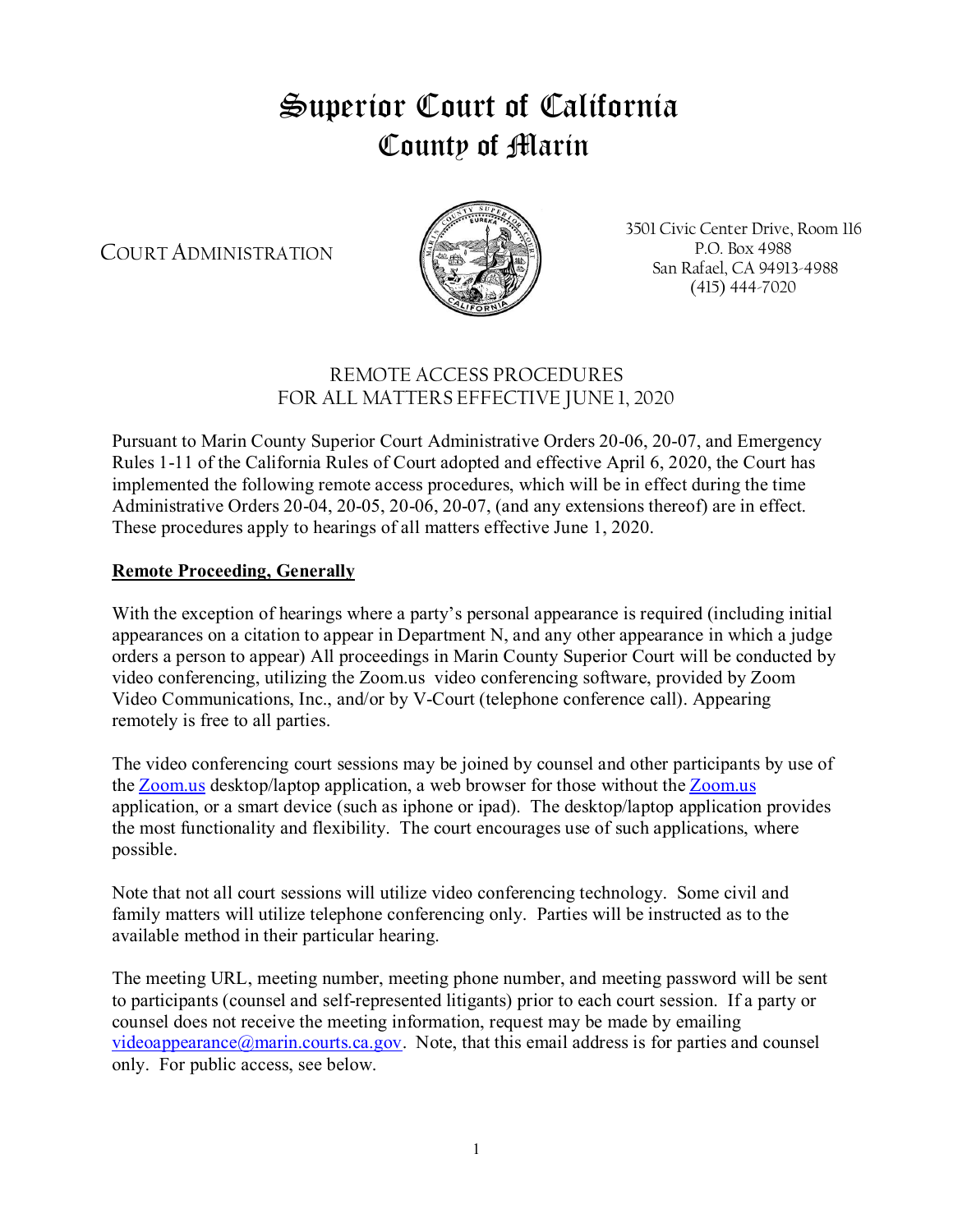To the extent a witness will be called at any evidentiary hearing, the parties must identify the witness by 10:00 AM the day prior to the hearing, by sending an email to the courtroom clerk. Counsel may then share the meeting URL, meeting number, meeting phone number, and meeting password with the witness.

For participants who do not have access to a computer, or smart device, the court session may be joined (audio only) by telephone. The call in number is listed on the invitation.

Participants who do not have access to a computer, smart device, or telephone, and who have no access to the remote proceeding, may seek advance authorization to appear personally in court.

In all matters as to which an interpreter is required by law, the court sessions will be interpreted by a certified court interpreter.

#### **Remote Proceeding, Instructions**

Parties will receive an email containing a hyperlink to join the meeting. If accessing from a computer, click on the hyperlink and follow the instructions. If the link does not work then click "Join Meeting" in the Zoom application and input the meeting number and password (from the invitation)

If a party is unable to join by computer, the party may join by telephone. The phone number will be included in the email invitation to the meeting. If a party does not have an email address, arrangements will be made by the court clerk to provide the meeting number, phone number, and password.

All participants will be required to enter a password upon entry. The password will also be provided by the court.

Participants joining a court session will be placed in a queue (virtual waiting room), and should remain ready to join the video/audio conferencing session when their case is called.

"Self-Represented Litigants are encouraged to check with the Legal Self-Help Center of Marin (phone:  $415-444-7130$ ; email: [selfhelp@marin.courts.ca.gov](https://mail2.marincourt.org/owa/redir.aspx?C=321wPaLranlN0ebHzcIwkxFoOVxqFPIl_d7VLKcH5FGI5wtnvPrXCA..&URL=mailto%3aselfhelp%40marin.courts.ca.gov)) for additional suggestions about accessing Zoom hearings."

When joining a court session by Zoom, please keep in mind the following rules of virtual courtroom etiquette:

Be on time. You must join the videoconference through the following link and/or telephone number and connect to the hearing at least 5 minutes prior to your scheduled hearing.

Do not announce your presence until the court calls your case. Simply stay on the videoconference/telephone line, even if there is only silence, until the Judge starts the hearings. Listen quietly until your case is called.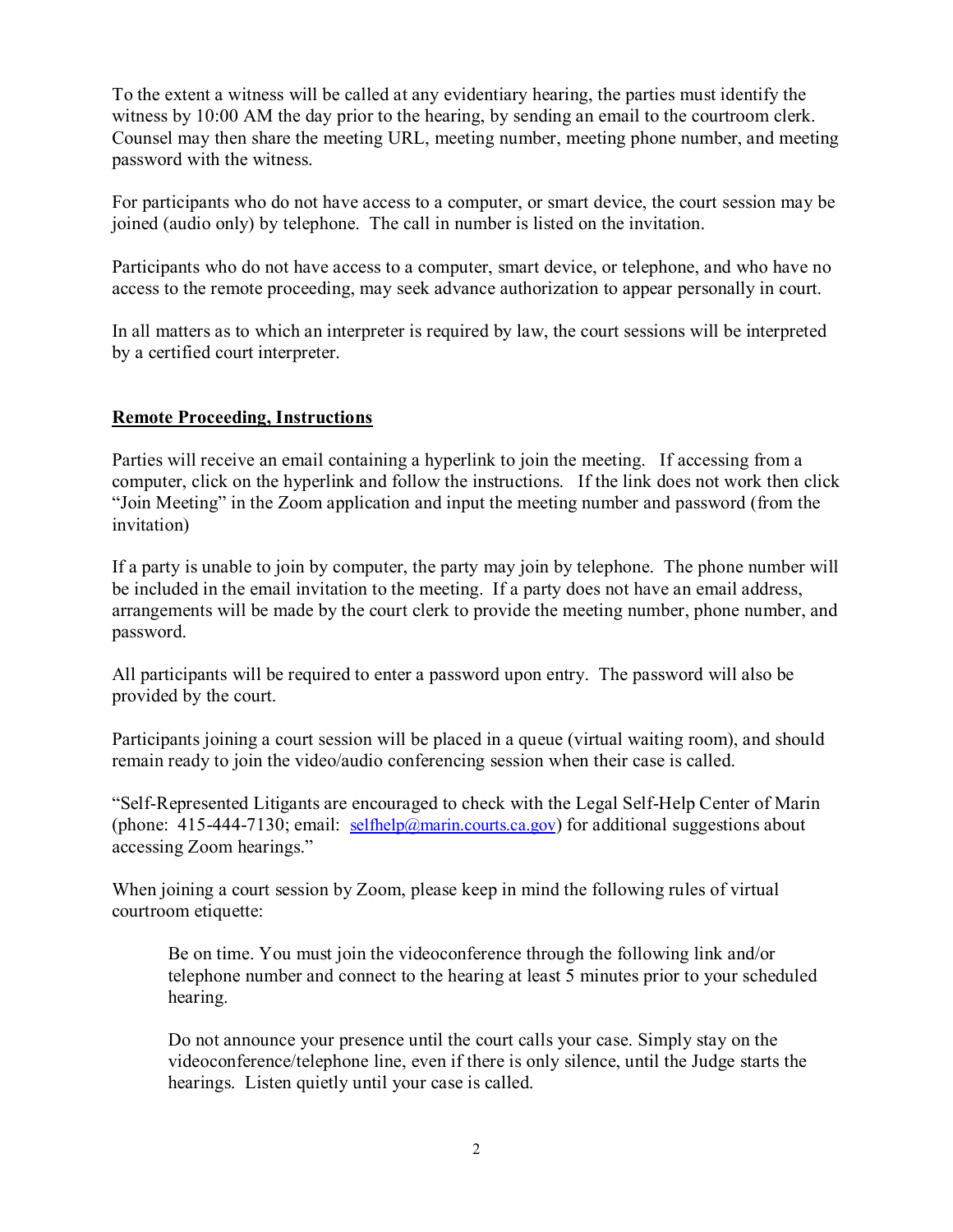When your case is called, speak one at a time and pause prior to speaking in case there is any video/audio lag.

If court has commenced, do not interrupt. The court must ensure that the statements of participants are audible to all other participants and the court staff and that the statements made by a participant are identified as being made by that participant. Parties will have an opportunity to speak, so please be patient.

Please mute your electronic device/phone when you are not speaking. If you need to speak, please raise your hand (when appearing on video).

If you are calling in on a telephone, do not put the court on hold if it will result in music or other noise.

Parties must appear in a quiet, private area with minimal background noise. Avoid noisy and echoing locations.

No children are allowed to be present for the hearing; only the parties and their attorneys.

Parties must be dressed in appropriate courtroom attire.

Whenever speaking, first identify yourself. When the court calls your case, it's helpful if the moving party speaks first to avoid multiple parties speaking at the same time.

#### **Documents**

Any document to be referenced, marked, or filed during the course of any video conference court session must be emailed to the court clerk, with copy to opposing party/parties. Counsel may email the courtroom clerk such documents at the commencement of the court calendar. The documents to be proffered as evidence must be clearly identified by identifying the party offering the document, and case number. The court will display documents during the court hearings at the appropriate time, during the court hearing. The court will print such documents for the court file as appropriate.

Documents presented during, and in the course of, a remote proceeding may be signed electronically.

In criminal and juvenile matters, the court will not require the minor/non minor's signature on any document. Counsel must review plea forms with minors and attest at the court hearing to such review. The court will orally voir dire the defendant or the minor about any plea and the plea form.